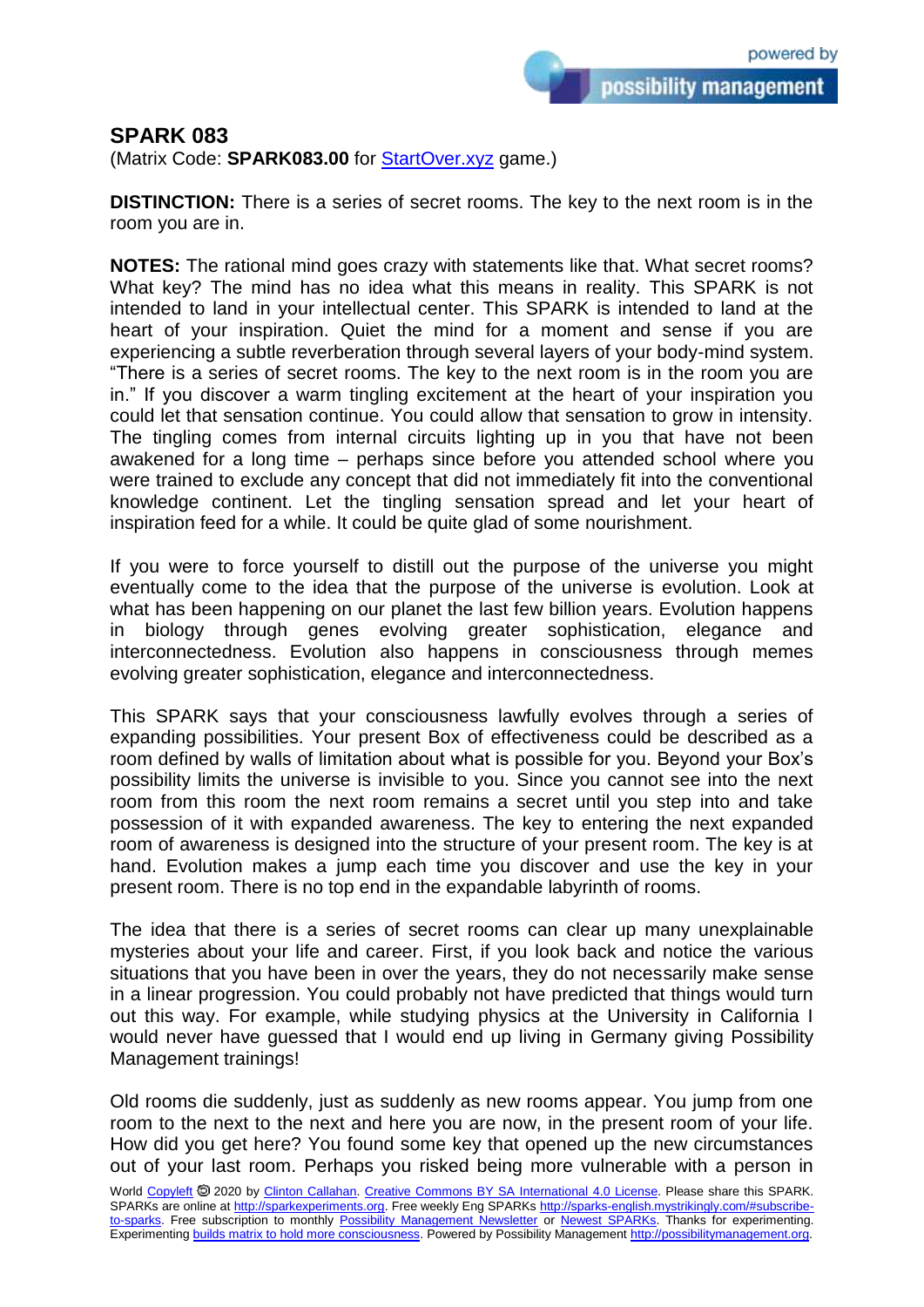your circle of friends and they suddenly provided you with new possibilities. Your openness to sharing with that person was your key. You could have revealed to them what you needed before now, but you did not. Or perhaps you signed a contract for work. Finding the clarity in yourself to accept the offer was your key. Perhaps you decided to end something or begin something. Your new capacity to make a decision was your key. Perhaps you directly asked for help in finding your next key. You could have asked for help before. Finding the courage to ask for help was your key. And so on.

Evolution is continuously nonlinear. Do not expect the qualities of the next room to fall into categories such as better or worse, good or bad, superior or inferior, more comfortable, more joyful, more pleasurable, etc. The next room will simply be more evolved, and will somewhere contain the key to your next more evolved room.

It can also be useful to recognize that there is a natural speed limit to evolution. If you are like me then you are impatient for evolution to unfold itself. But the next secret room can only unfold itself when you have built the matrix to hold the necessary expanded consciousness. The key to the next secret room could well be an element that builds matrix for supporting greater awareness.

## **EXPERIMENTS:**

**SPARK083.01** Set aside a few private moments for yourself. Then make a final decision that you will stay in the present circumstances of your life for the rest of your life. Do you notice anything change? Does your body tense or relax? If objections to the new decision arise or if your body tenses, then you have learned something about your essential strategy. You can admit that a part of you does want to stay in the room you are in now forever because this room is familiar and, to one degree or another, it works. But consider this: if that part had majority vote in your life you would not be reading SPARKs. With this experiment you have just discovered that with at least 51% vote you are aligned with the evolutionary force of the universe. More is not needed to proceed. It is useful to know this about yourself.

**SPARK083.02** While wandering the streets of Kyoto, Japan, in 1982 I found myself in an international bookstore. On a stand near the cashier I discovered a remarkable booklet of aphorisms. Considering myself to be a connoisseur of fine ideas I was excited to buy the book and add it to my collection. As I sometimes do (and you probably too) I flipped the book open to a random page to see what the universe would tell me. The aphorism read something like: *Why are you looking for more knowledge when you are not using the knowledge that you already have?* The question stopped me dead in my tracks. I delicately put the dangerous little book back on its shelf, walked out of the bookstore and changed my strategy. Before that moment I was a seeker after truth. For years I had searched for the keys that I assumed must be hidden *out there* somewhere. The new strategy was to become more imaginative and resourceful with the knowledge I already have. I started more creative experiments with putting my knowledge to use. This is now your experiment: How can you put your present knowledge to use? How can you more effectively implement your current resources? How can you apply the clarity and wisdom of experience that you already contain? Your job is to discover the key in the room you are now in that opens the door to your next room. Use the keys that you have. Maybe